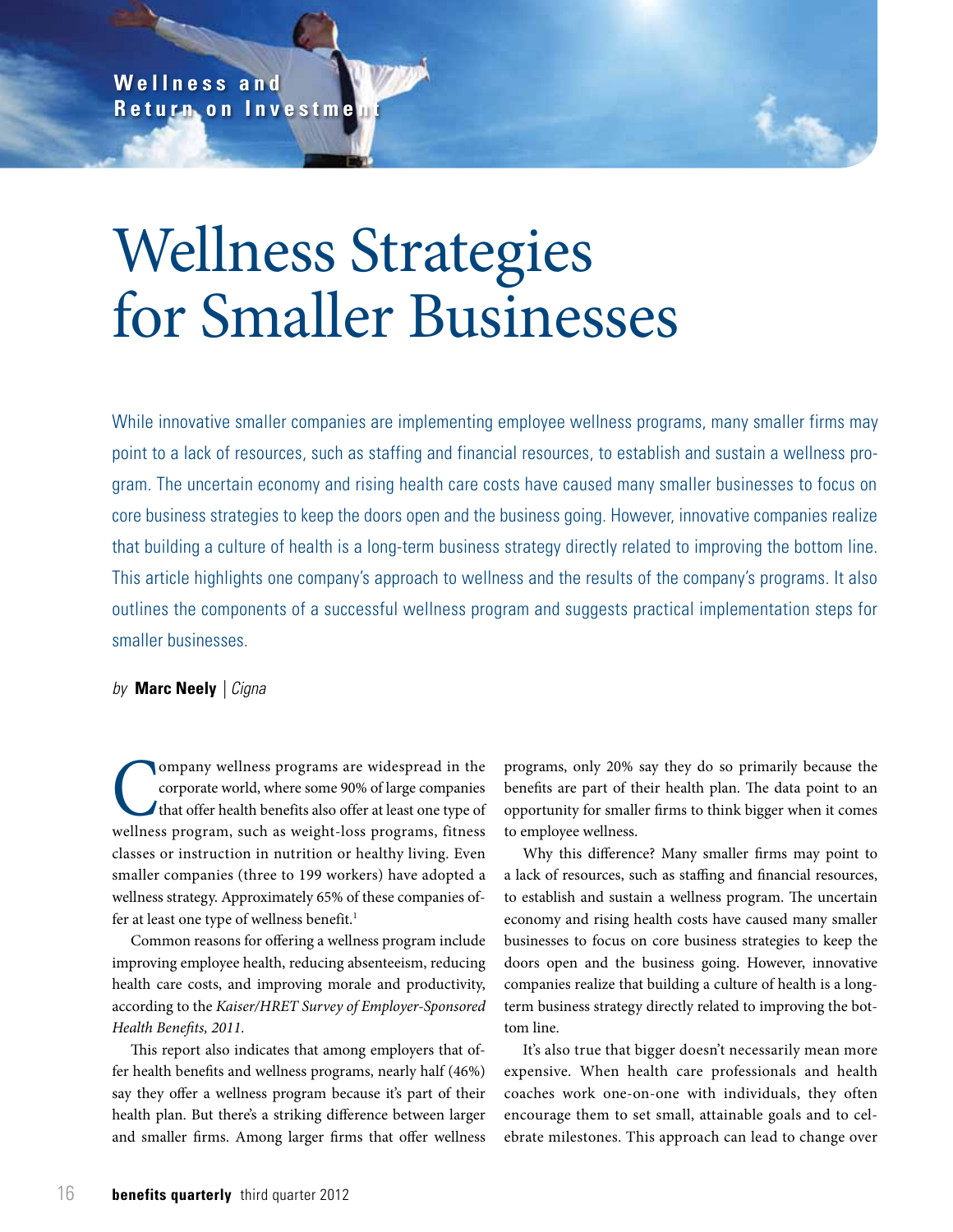time and is often less intimidating than thinking about the ultimate end goal, which might seem impossible to achieve. For example, finding the motivation to lose five pounds can be easier than thinking about a 40-pound weight loss.

Smaller businesses can adopt a similar "start small, take time" approach to creating a wellness program. There's often a desire to see programs generate a high return right away. But just as nobody can lose 40 pounds in a week or two, wellness programs need time to work. According to Wellness Council of America (WELCOA), the time horizon is generally three years, and the return is typically \$2-\$3 saved for every \$1 invested.2 But to achieve these returns, a wellness program needs to be done right.

A great place for a smaller business to start is with its health care plan. But creating a culture of health isn't just about a health plan's products and programs. Being successful requires, primarily, an employer's own commitment and, secondarily, internal champions and understanding of workplace dynamics. Without these components, even the most sophisticated of programs is likely to underperform.

Here are some steps that small businesses can take to build a wellness program that works:

## **Change Begins at the Top**

To create a culture of health, support must come from among all levels of the company, including the seniormost leaders. Employees need to see evidence of that support and understand that being a healthy company is a business strategy that is as important as meeting sales, production or service goals. This is important because personal success and company success go hand in hand.

#### **Build Trust**

Change can often meet resistance. That's why it's important to have internal champions for a workplace health and productivity program. This can be a wellness committee of employees who help shape the program and can readily understand and act on employee feedback.

## **Use Data to Design**

Programs should be specific to the employee population and based on data. What kind of data? To start, plan sponsors should consider surveying employees about what type of wellness program they find most valuable. The results may be surprising, and having this employee input can help an employer program that more people will use and trust.

Smaller companies that self-fund their benefit program also have access to historical claims data, which can help them understand utilization patterns that may need to be addressed, such as overuse of emergency room services. It can also help target clinical programs, such as developing or adding to a healthy pregnancy program if maternity services are highly used.

#### **Help People See Their Risks**

Another good source of data is a

health risk assessment that employees complete through the health plan. *Health risk assessments* are confidential online questionnaires that ask people about their health behaviors. They use aggregate data to pinpoint areas for improvement. Employers don't have access to any individual data, and employees should know that their individual results are private and confidential.

For example, the aggregate results of the health risk assessment may indicate that the employee population as a whole has unhealthy habits related to heart health. This understanding can lead to the creation of wellness programs that directly address risk factors for cardiac conditions, such as programs for nutrition, smoking cessation and physical activity.

Another way to help people understand their health risks is to hold onsite health screenings, sometimes called *biometric screenings.* These could be health fairs or other employee events, one-on-one meetings, or even some combination of these, where employees are screened for blood pressure, blood glucose and body-mass index (BMI) and take other simple tests that help them identify potential health problems that should be addressed with their doctor. There have been numerous stories about people discovering a serious medical condition during a biometric screening, just in time to prevent dangerous or even fatal complications.

## **Give People an Incentive to Do Something About Those Risks**

There is much written about incentive programs that reward people for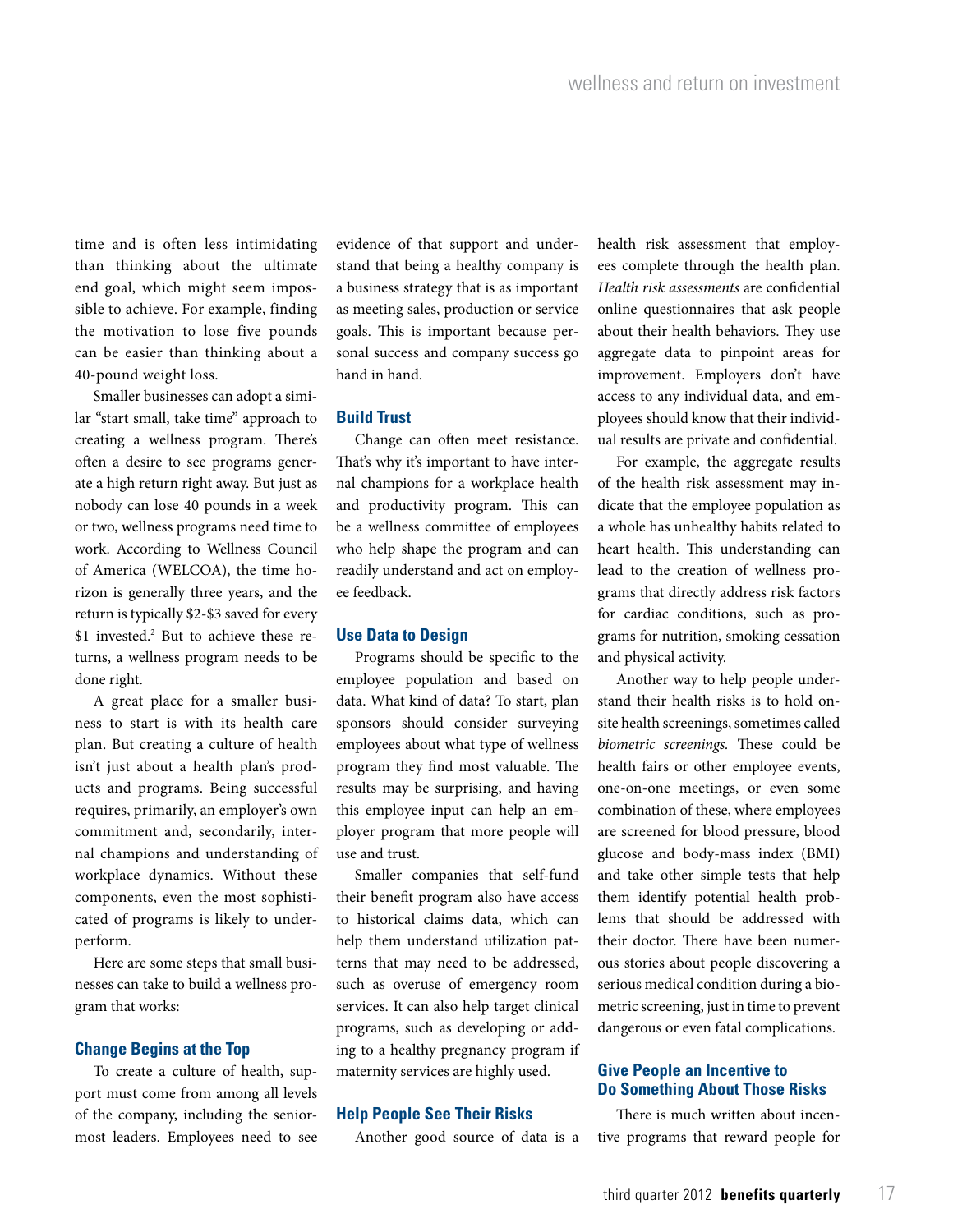adopting healthier behaviors, because incentive programs have varied success. To be effective, however, incentive programs need to be meaningful and sustainable. For example, if a company's goal is to have the majority of its employees complete a health risk assessment, then the incentive could be cash or reduced premiums for completing the assessment. Another approach could be an intracompany competition where the group that achieves its targeted completion level first wins "bragging rights," a vacation day or recognition at a companywide event.

*Wellness programs must be measured to gauge results over time. This measurement can help companies determine what's working, what needs to be changed and how the programs have impacted employee health and productivity.* 

#### **Measure Impact**

Wellness programs must be measured to gauge results over time. This measurement can help companies determine what's working, what needs to be changed and how the programs have impacted employee health and productivity. Measuring the program's impact against the program's objectives can be as simple as asking employees what they think, or it could be a more sophisticated, in-depth survey. Smaller businesses should talk with their health plans and brokers about designing an effective measurement process, including identifying program objectives and sources for data to be used for measurement.

To demonstrate the importance of how building a culture of health is directly tied to the bottom line, let's look at how one smaller company put the pieces together.

#### **One Smaller Business's Journey**

Since its inception in 1992, Logos Research Systems, Inc. (doing business as Logos Bible Software) has grown from two programmers in a basement into the largest developer of Bible software and a global leader in multilingual electronic publishing. The company partners with more than 130 publishers to make more than 15,500 electronic Bible study resources available to customers worldwide. Logos is a privately held company headquartered in Bellingham, Washington. In 2011, for the second consecutive year, it was named by the *Puget Sound Business Journal* as one of Washington's Best Workplaces among companies with 151-500 employees. Logos and its subsidiary Libronix together employ approximately 250 people.

Logos has a comprehensive benefits package including a medical, dental and wellness plan for employees and their dependents. Several years ago, after growing concern with the year-over-year cost increases of its insured health care plan, Logos implemented a self-funded medical plan, using Cigna's graded funding program. At the same time, the company developed a wellness strategy. The company's leaders reasoned that the healthier their employees were, the better their health care claims would be and, thus, the stronger their ability to manage health care costs.

When the company first became a Cigna client, one step it took was to have employees complete a health risk assessment. In 2011, Logos added on-site biometric screenings to its wellness strategies.

Logos also supported the programs that employees indicated would help them stay active. One innovative program it had in place was its bicycle repair shop. The bike shop was started when one information technology (IT) manager, an internal champion, submitted a requisition for equipment needed to start a bike shop. Company president and CEO Bob Pritchett supported the idea from the start as a way to help the many employees who bike to work each day or go for rides during the day. The shop has evolved into Logos' outdoor center which, in addition to the bike repair equip